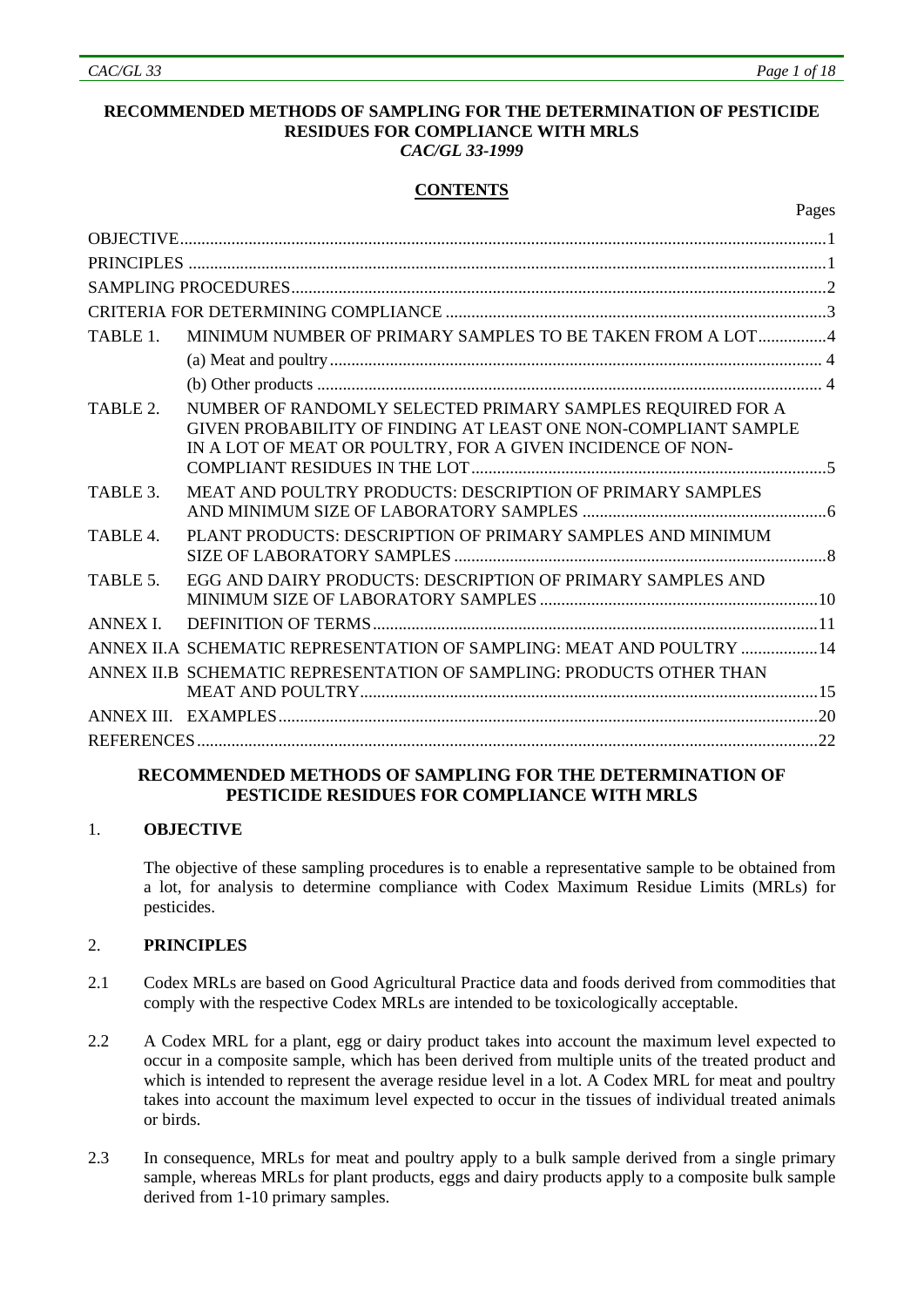# 3. **SAMPLING PROCEDURES**

- *Notes. (a) The terms used are defined in Annex I and the procedures are shown schematically in Annexes IIA and IIB.* 
	- *(b) ISO recommendations for sampling of grain*1*, or other commodities shipped in bulk may be adopted, if required.*

#### 3.1 **Precautions to be taken**

 Contamination and deterioration of samples must be prevented at all stages, because they may affect the analytical results. Each lot to be checked for compliance must be sampled separately.

#### 3.2 **Collection of primary samples**

 The minimum number of primary samples to be taken from a lot is determined from Table 1, or Table 2 in the case of a suspect lot of meat or poultry. Each primary sample should be taken from a randomly chosen position in the lot, as far as practicable. The primary samples must consist of sufficient material to provide the laboratory sample(s) required from the lot.

*Note. (a) Sampling devices required for grain*1*, pulses*2 *and tea*3 *are described in ISO recommendations and those required for dairy products*4 *are described by the IDF.* 

#### 3.3 **Preparation of the bulk sample**

3.3.1 Procedure for meat and poultry (Table 3)

Each primary sample is considered to be a separate bulk sample.

3.3.2 Procedure for plant products, eggs or dairy products (Tables 4 and 5)

The primary samples should be combined and mixed well, if practicable, to form the bulk sample.

3.3.3 Alternative procedure where mixing to form the bulk sample is inappropriate or impractical

 Where units may be damaged (and thus residues may be affected) by the processes of mixing or subdivision of the bulk sample, or where large units cannot be mixed to produce a more uniform residue distribution, the units should be allocated randomly to replicate laboratory samples at the time of taking the primary samples. In this case, the result to be used should be the mean of valid results obtained from the laboratory samples analyzed.

#### 3.4 **Preparation of the laboratory sample**

Where the bulk sample is larger than is required for a laboratory sample, it should be divided to provide a representative portion. A sampling device, quartering, or other appropriate size reduction process may be used but units of fresh plant products or whole eggs should not be cut or broken. Where required, replicate laboratory samples should be withdrawn at this stage or they may be prepared as in 3.3.3, above. The minimum sizes required for laboratory samples are given in Tables 3, 4 and 5.

# 3.5 **Sampling record**

 The sampling officer must record the nature and origin of the lot; the owner, supplier or carrier of it; the date and place of sampling; and any other relevant information. Any departure from the recommended method of sampling must be recorded. A signed copy of the record must accompany each replicate laboratory sample and a copy should be retained by the sampling officer. A copy of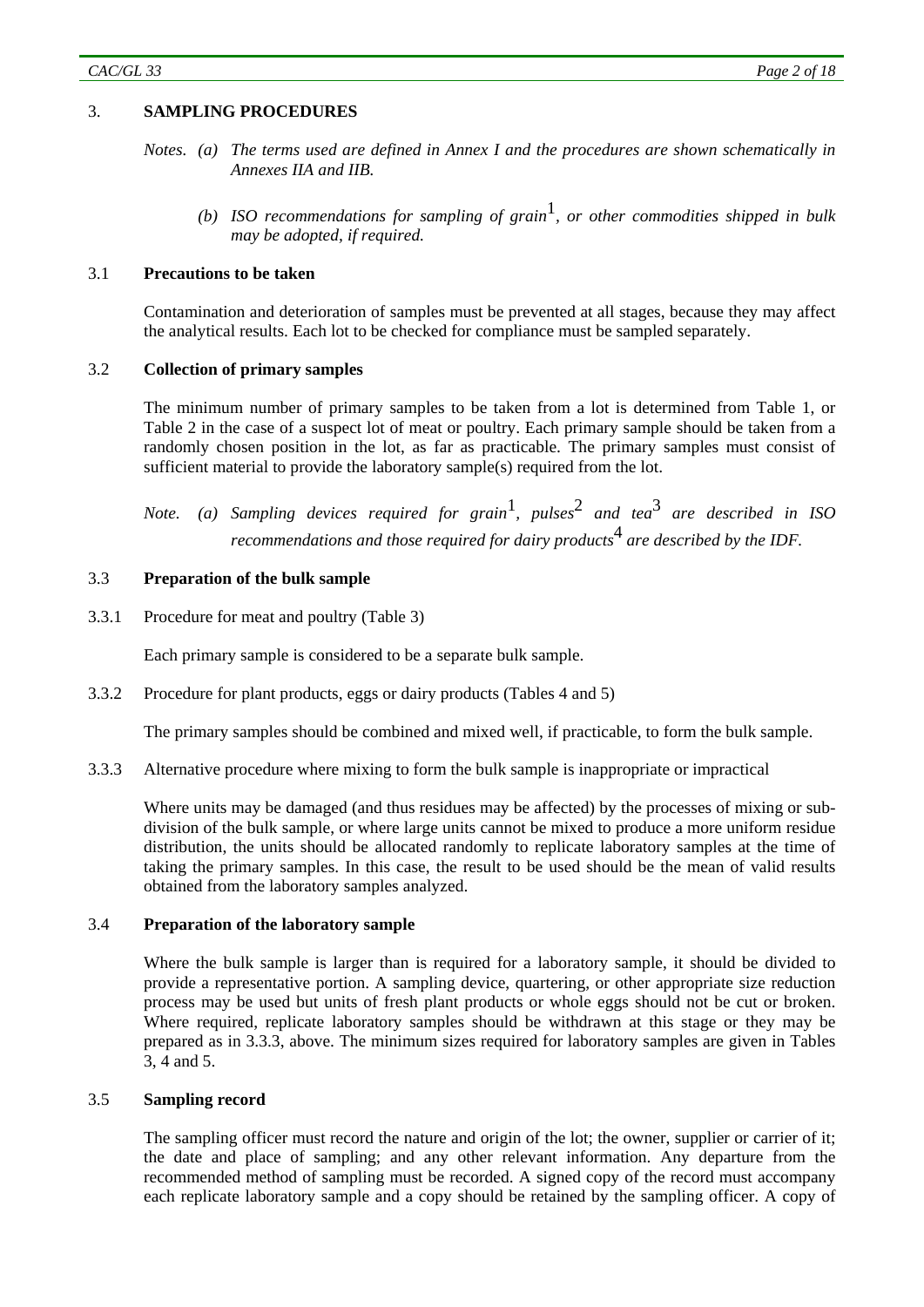the sampling record should be given to the owner of the lot, or a representative of the owner, whether or not they are to be provided with a laboratory sample. If sampling records are produced in computerised form, these should be distributed to the same recipients and a similar verifiable audit trail maintained.

# 3.6 **Packaging and transmission of the laboratory sample**

 The laboratory sample must be placed in a clean, inert container which provides secure protection from contamination, damage and leakage. The container should be sealed, securely labelled and the sampling record must be attached. Where a bar code is utilised, it is recommended that alphanumeric information is also provided. The sample must be delivered to the laboratory as soon as practicable. Spoilage in transit must be avoided, e.g. fresh samples should be kept cool and frozen samples must remain frozen. Samples of meat and poultry should be frozen prior to despatch, unless transported to the laboratory before spoilage can occur.

# 3.7 **Preparation of the analytical sample**

 The laboratory sample should be given a unique identifier which, together with the date of receipt and the sample size, should be added to the sample record. The part of the commodity to be analysed<sup>5,6</sup>, i.e. the analytical sample, should be separated as soon as practicable. Where the residue level must be calculated to include parts which are not analysed[††](#page-2-0), the weights of the separated parts must be recorded.

# 3.8 **Preparation and storage of the analytical portion**

 The analytical sample should be comminuted, if appropriate, and mixed well, to enable representative analytical portions to be withdrawn. The size of the analytical portion should be determined by the analytical method and the efficiency of mixing. The methods for comminution and mixing should be recorded and should not affect the residues present in the analytical sample. Where appropriate, the analytical sample should be processed under special conditions, e.g. at subzero temperature, to minimize adverse effects. Where processing could affect residues and where practical alternative procedures are not available, the analytical portion may consist of whole units, or segments removed from whole units. If the analytical portion thus consists of few units or segments, it is unlikely to be representative of the analytical sample and sufficient replicate portions must be analysed, to indicate the uncertainty of the mean value. If analytical portions are to be stored before analysis, the method and length of time of storage should be such that they do not affect the level of residues present. Additional portions must be withdrawn for replicate and confirmatory analyses, as required.

# 4. **CRITERIA FOR DETERMINING COMPLIANCE**

- 4.1 Analytical results must be derived from one or more laboratory samples taken from the lot and received in a fit state for analysis. The results must be supported by acceptable quality control data (e.g. for instrument calibration and pesticide recovery - refer to the Guidelines on good laboratory practice in pesticide residue analysis (CAC/GL 40-1993). Results should not be corrected for recovery. Where a residue is found to exceed an MRL, its identity should be confirmed and its concentration must be verified by analysis of one or more additional analytical portions derived from the original laboratory sample(s).
- 4.2 The Codex MRL applies to the bulk sample.
- 4.3 The lot complies with a Codex MRL where the MRL is not exceeded by the analytical result(s).

<span id="page-2-0"></span> $\dagger$ 

<sup>††</sup> For example, the stones of stone fruit are not analyzed but the residue level is calculated assuming that they are included but contain no residue<sup>5</sup>.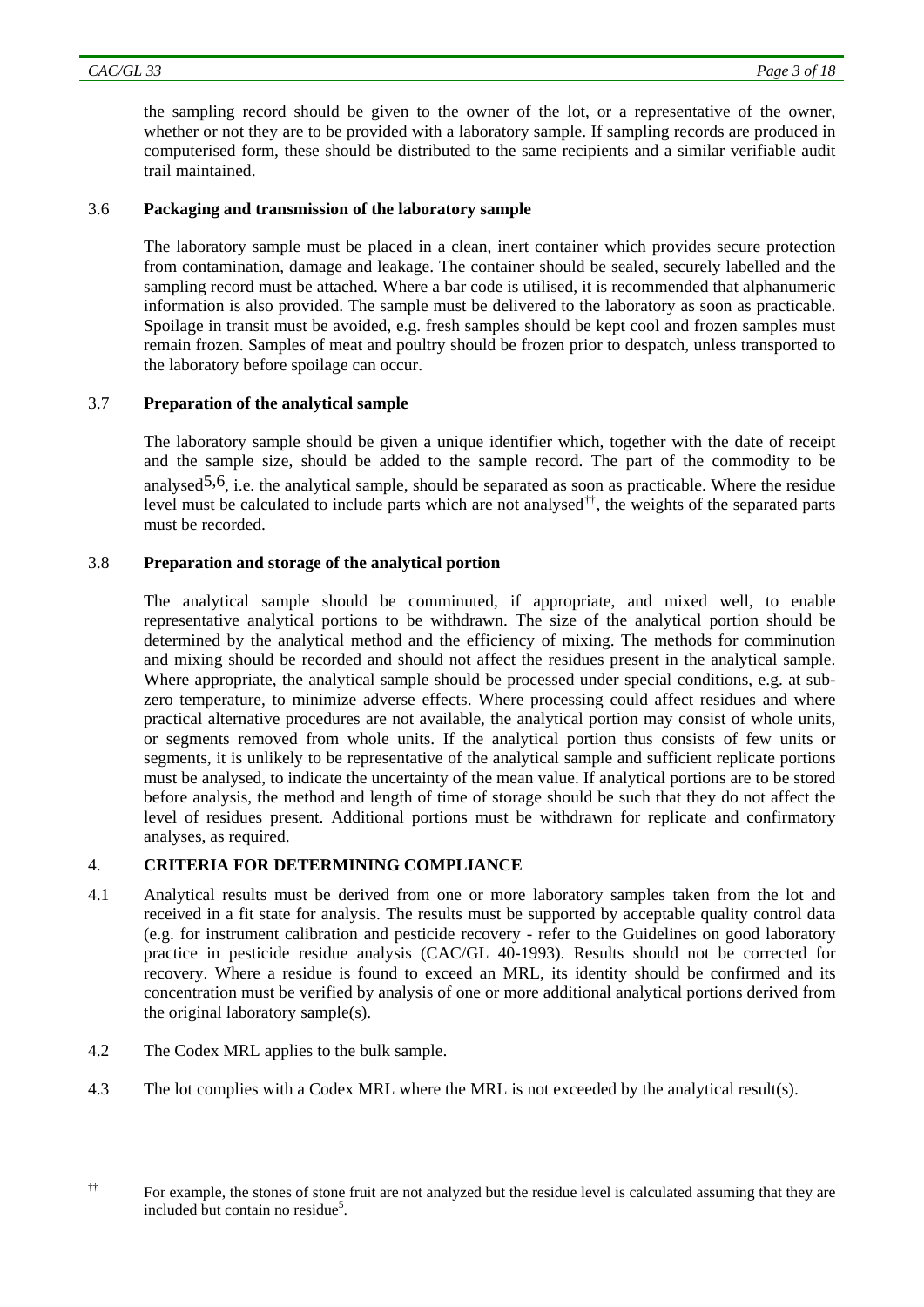4.4 Where results for the bulk sample exceed the MRL, a decision that the lot is non-compliant must take into account: (i) the results obtained from one or more laboratory samples, as applicable; and (ii) the accuracy and precision of analysis, as indicated by the supporting quality control data.

|                                                    | Minimum number of primary samples                  |
|----------------------------------------------------|----------------------------------------------------|
|                                                    | to be taken from the lot                           |
| (a) Meat and poultry                               |                                                    |
| a non-suspect lot                                  | 1                                                  |
| a suspect lot                                      | determined according to Table 2                    |
| (b) Other products                                 |                                                    |
| Products, packaged or in bulk, which can be<br>(i) | 1                                                  |
| assumed to be well mixed or homogeneous            | see note (d) under definition of a lot,<br>Annex 1 |
| (ii) Products, packaged or in bulk, which may not  | see note (i), below                                |
| be well mixed or homogeneous                       |                                                    |
| either:                                            |                                                    |
| Weight of lot, kg                                  |                                                    |
| $<$ 50                                             | 3                                                  |
| 50-500                                             | 5                                                  |
| >500                                               | 10                                                 |
| or                                                 |                                                    |
| Number of cans, cartons or other containers in     |                                                    |
| the lot                                            |                                                    |
| $1 - 25$                                           | 1                                                  |
| $26 - 100$                                         | 5                                                  |
| >100                                               | 10                                                 |
|                                                    |                                                    |

# **Table 1. Minimum number of primary samples to be taken from a lot**

*Note. (i) For products comprised of large units, in class A only, the minimum number of primary samples should comply with the minimum number of units required for the laboratory sample (see Table 4).*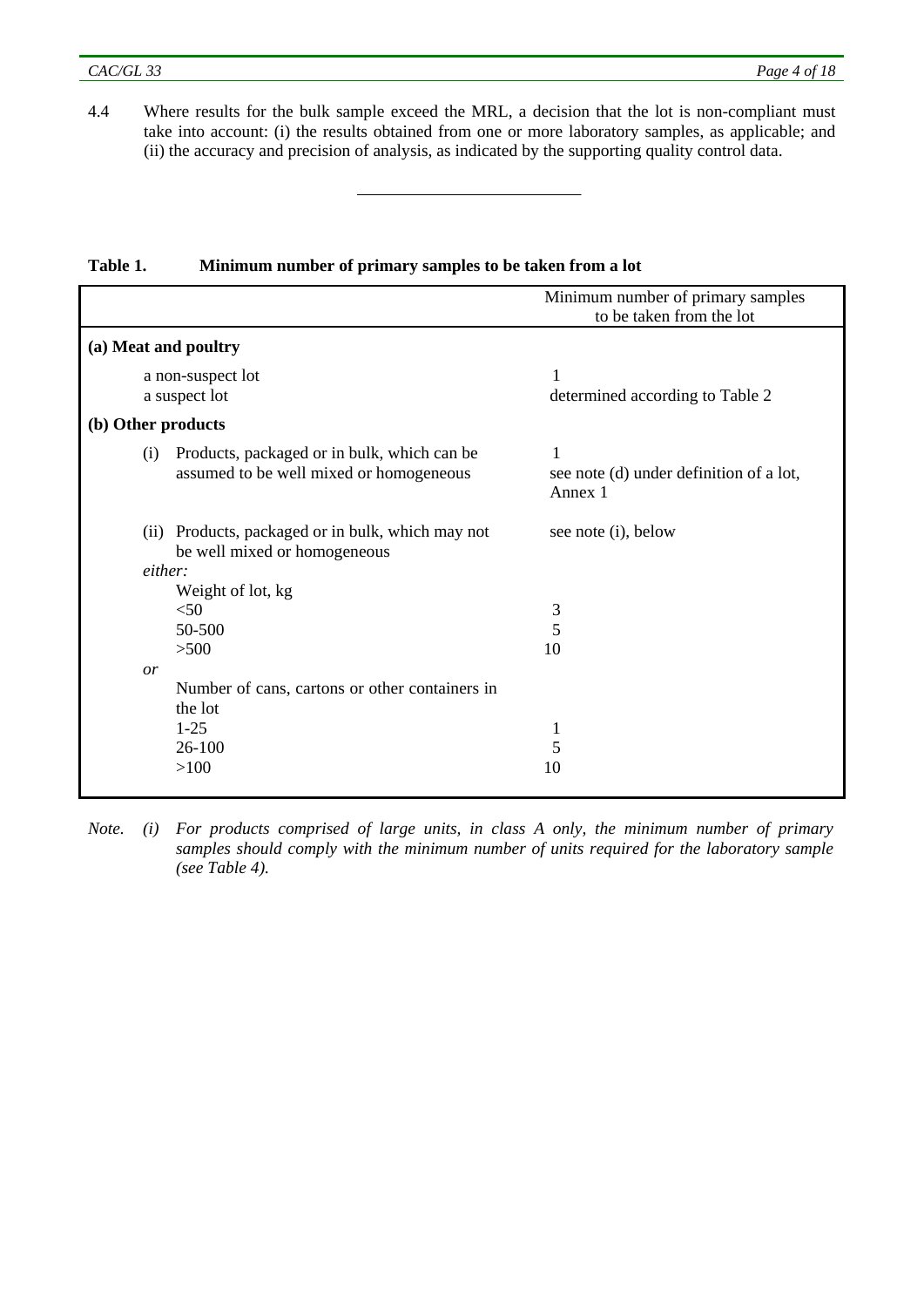# **Table 2. Number of randomly selected primary samples required for a given probability of finding at least one non-compliant sample in a lot of meat or poultry, for a given incidence of non-compliant residues in the lot**

| Incidence of non-compliant | Minimum number of samples $(n_0)$ required to detect |      |      |  |
|----------------------------|------------------------------------------------------|------|------|--|
| residues in the lot        | a non-compliant residue with a probability of:       |      |      |  |
| $\%$                       | 90%                                                  | 95%  | 99%  |  |
| 90                         |                                                      |      | 2    |  |
| 80                         |                                                      |      | 3    |  |
| 70                         |                                                      | 3    | 4    |  |
| 60                         | 3                                                    | 4    | 5    |  |
| 50                         | 4                                                    | 5    |      |  |
| 40                         | 5                                                    | 6    | 9    |  |
| 35                         | 6                                                    |      | 11   |  |
| 30                         |                                                      |      | 13   |  |
| 25                         | 9                                                    | 11   | 17   |  |
| 20                         | 11                                                   | 14   | 21   |  |
| 15                         | 15                                                   | 19   | 29   |  |
| 10                         | 22                                                   | 29   | 44   |  |
| 5                          | 45                                                   | 59   | 90   |  |
|                            | 231                                                  | 299  | 459  |  |
| 0.5                        | 460                                                  | 598  | 919  |  |
| 0.1                        | 2302                                                 | 2995 | 4603 |  |

*Notes. (a) The Table assumes random sampling.* 

 *(b) Where the number of primary samples indicated in Table 2 is more than about 10% of units in the total lot, the number of primary samples taken may be fewer and should be calculated as follows:* 

$$
n = \frac{n_0}{1 + (n_0 - 1) / N}
$$

*where n = minimum number of primary samples to be taken* 

 *n*o *= number of primary samples given in Table 2* 

 $N =$  *number of units, capable of yielding a primary sample, in the lot.* 

- *(c) Where a single primary sample is taken, the probability of detecting a non-compliance is similar to the incidence of non-compliant residues.*
- *(d) For exact or alternative probabilities, or for a different incidence of non-compliance, the number of samples to be taken may be calculated from:*

$$
1-p=(1-i)^n
$$

*where* p *is the probability and* i *is the incidence of non-compliant residues in the lot (both expressed as fractions, not percentages), and* n *is the number of samples.*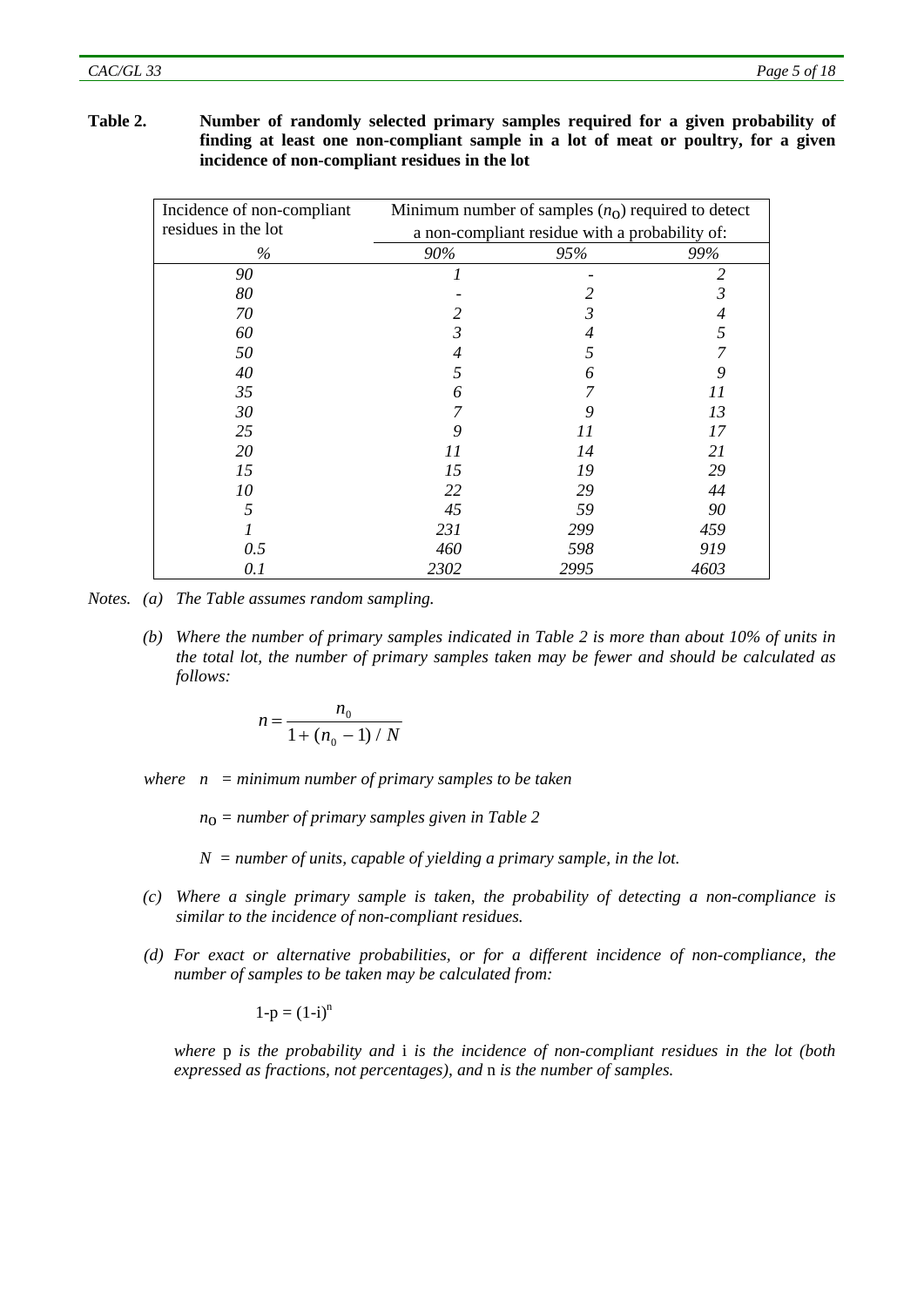|     | Commodity classification                                                                                                                                                                                                       | Examples                                 | Nature of primary sample to<br>be taken                                                                   | Minimum size of each<br>laboratory sample |  |  |
|-----|--------------------------------------------------------------------------------------------------------------------------------------------------------------------------------------------------------------------------------|------------------------------------------|-----------------------------------------------------------------------------------------------------------|-------------------------------------------|--|--|
|     | Class B, primary food commodities of animal origin                                                                                                                                                                             |                                          |                                                                                                           |                                           |  |  |
| 1.  | Mammalian meats, type 06, group 030<br>Note: for enforcement of MRLs for fat soluble pesticides samples must be taken according to section 2 below.                                                                            |                                          |                                                                                                           |                                           |  |  |
| 1.1 | Large mammals,<br>whole or half carcass.<br>usually 10 kg or more                                                                                                                                                              | cattle<br>sheep<br>pigs                  | whole or part of diaphragm,<br>supplemented by cervical<br>muscle, if necessary                           | $0.5 \text{ kg}$                          |  |  |
| 1.2 | <b>Small mammals</b><br>whole carcass                                                                                                                                                                                          | rabbits                                  | whole carcass or hind quarters                                                                            | 0.5 kg, after removal<br>of skin and bone |  |  |
| 1.3 | <b>Mammal meat parts, loose</b><br>fresh/chilled/frozen<br>packaged or otherwise                                                                                                                                               | quarters<br>chops<br>steaks<br>shoulders | whole unit(s), or a portion of<br>a large unit                                                            | 0.5 kg, after removal<br>of bone          |  |  |
| 1.4 | Mammal meat parts,<br>bulk frozen                                                                                                                                                                                              | quarters<br>chops                        | either a frozen cross-section<br>of a container or the whole<br>(or portions) of individual<br>meat parts | 0.5 kg, after removal<br>of bone          |  |  |
| 2.  | Mammalian fats, including carcass fat, type 06, group 031<br>Note: samples of fat taken as described in 2.1, 2.2 and 2.3 may be used to determine compliance of the fat, or the<br>whole product, with the corresponding MRLs. |                                          |                                                                                                           |                                           |  |  |
| 2.1 | Large mammals,<br>at slaughter, whole or half<br>carcass<br>Usually 10 kg or more                                                                                                                                              | cattle<br>sheep<br>pigs                  | kidney, abdominal or<br>subcutaneous fat cut from one<br>animal                                           | $0.5$ kg                                  |  |  |
| 2.2 | Small mammals,<br>at slaughter, whole or half<br>carcass<br>$<$ 10 kg                                                                                                                                                          |                                          | abdominal or subcutaneous<br>fat from one or more animals                                                 | $0.5$ kg                                  |  |  |
| 2.3 | <b>Mammal meat parts</b>                                                                                                                                                                                                       | legs<br>chops                            | either visible fat, trimmed<br>from $unit(s)$                                                             | $0.5 \text{ kg}$                          |  |  |
|     |                                                                                                                                                                                                                                | steaks                                   | $or$ whole unit(s) or portions of<br>whole unit(s), where fat is not<br>trimmable                         | $2$ kg                                    |  |  |
| 2.4 | <b>Mammal bulk fat tissue</b>                                                                                                                                                                                                  |                                          | units taken with a sampling<br>device from at least 3<br>positions                                        | $0.5$ kg                                  |  |  |
|     | Class B, primary food commodities of animal origin                                                                                                                                                                             |                                          |                                                                                                           |                                           |  |  |
| 3.  | Mammalian offals, type 06, group 032                                                                                                                                                                                           |                                          |                                                                                                           |                                           |  |  |
| 3.1 | <b>Mammal</b> liver,<br>fresh/chilled/frozen                                                                                                                                                                                   |                                          | whole liver(s), or part of liver                                                                          | $0.4$ kg                                  |  |  |
| 3.2 | Mammal kidney,<br>fresh/chilled/frozen                                                                                                                                                                                         |                                          | 1 or both kidneys from 1 or<br>more animal                                                                | $0.2$ kg                                  |  |  |
| 3.3 | Mammal heart,<br>fresh/chilled/frozen                                                                                                                                                                                          |                                          | Whole heart(s), or ventricle<br>portion only, if large                                                    | $0.4 \text{ kg}$                          |  |  |
| 3.4 | Other mammal offal,<br>fresh/chilled/frozen                                                                                                                                                                                    | intestines<br>brains                     | Part or whole unit from 1 or<br>more animals, or a cross-<br>section taken from bulk<br>frozen product    | $0.5$ kg                                  |  |  |

# **Table 3. Meat and poultry: description of primary samples and minimum size of laboratory samples**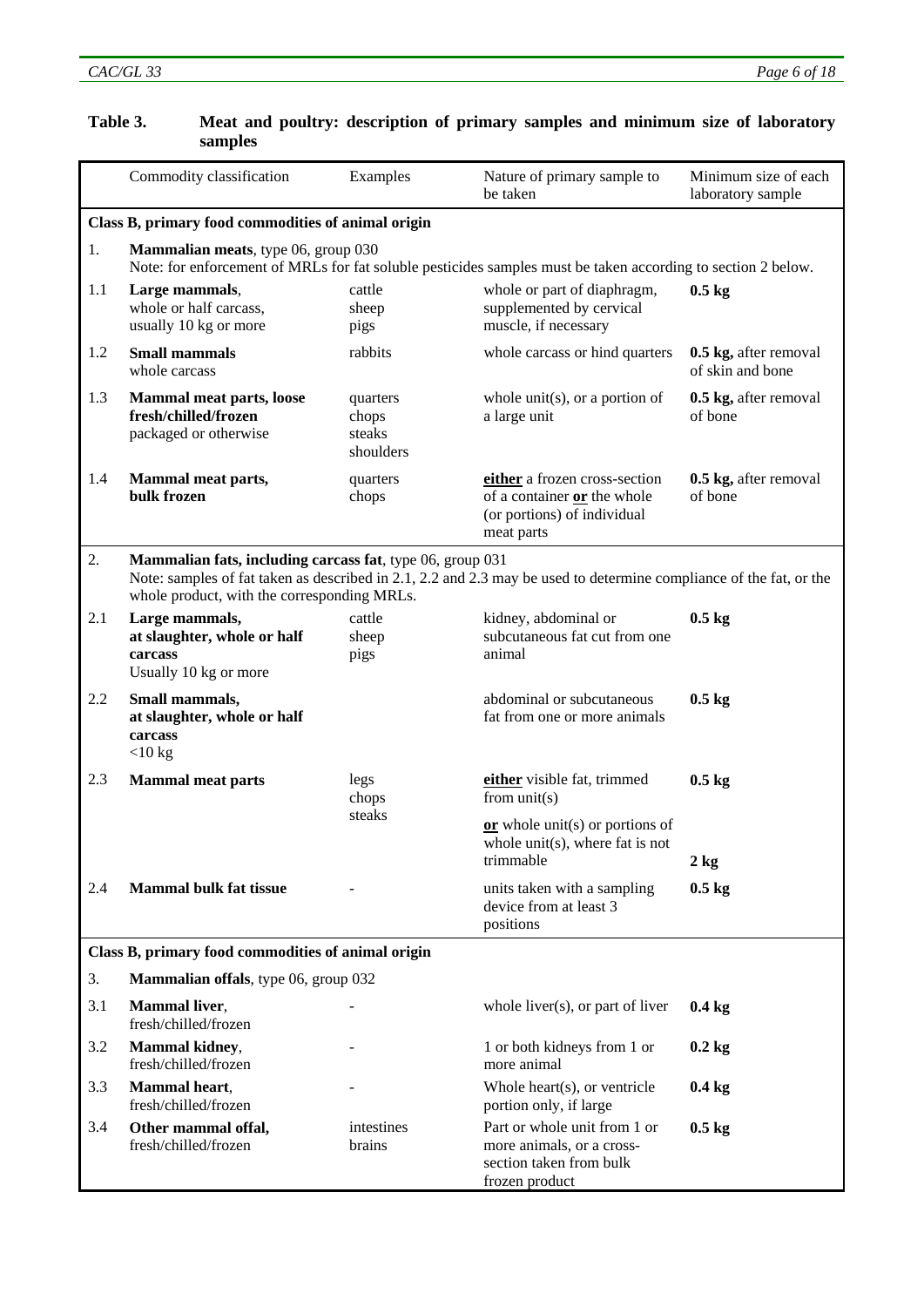|     | Commodity classification                                                                                                                                                                                                                                                                               | Examples                                       | Nature of primary sample to<br>be taken                                                                                                          | Minimum size of each<br>laboratory sample  |
|-----|--------------------------------------------------------------------------------------------------------------------------------------------------------------------------------------------------------------------------------------------------------------------------------------------------------|------------------------------------------------|--------------------------------------------------------------------------------------------------------------------------------------------------|--------------------------------------------|
| 4.  | Poultry meats, type 07, group 036<br>Note: for enforcement of MRLs for fat soluble pesticides samples must be taken according to section 5 below.                                                                                                                                                      |                                                |                                                                                                                                                  |                                            |
| 4.1 | <b>Bird, large-sized carcass</b><br>$>2$ kg                                                                                                                                                                                                                                                            | turkey<br>goose<br>mature chicken              | thighs, legs and other dark<br>meat                                                                                                              | 0.5 kg after removal of<br>skin and bone   |
| 4.2 | <b>Birds, medium-sized carcass</b><br>500 g-2 kg                                                                                                                                                                                                                                                       | duckling<br>guinea fowl<br>young chicken       | thighs, legs or other dark meat<br>from at least 3 birds                                                                                         | 0.5 kg after removal of<br>skin and bone   |
| 4.3 | <b>Birds, small-sized carcass</b><br>$<$ 500 g carcass                                                                                                                                                                                                                                                 | quail<br>pigeon                                | carcasses from at least 6 birds                                                                                                                  | 0.2 kg of muscle tissue                    |
| 4.4 | <b>Bird parts</b><br>fresh/chilled/frozen,<br>retail or wholesale packaged                                                                                                                                                                                                                             | legs<br>quarters                               | packaged units, or individual<br>parts                                                                                                           | 0.5 kg (after removal<br>of skin and bone) |
|     | Class B, primary food commodities of animal origin                                                                                                                                                                                                                                                     |                                                |                                                                                                                                                  |                                            |
| 5.  | Poultry fats, including carcass fat, type 07, group 037<br>Note: samples of fat taken as described in 5.1 and 5.2 may be used to determine compliance of the fat, or the<br>whole product, with the corresponding MRLs                                                                                 |                                                |                                                                                                                                                  |                                            |
| 5.1 | Birds, at slaughter,<br>whole or part-carcass                                                                                                                                                                                                                                                          | chickens<br>turkeys                            | units of abdominal fat from at<br>least 3 birds                                                                                                  | $0.5 \text{ kg}$                           |
| 5.2 | <b>Bird meat parts</b>                                                                                                                                                                                                                                                                                 | legs<br>breast muscle                          | either visible fat, trimmed<br>from $unit(s)$                                                                                                    | $0.5 \text{ kg}$                           |
|     |                                                                                                                                                                                                                                                                                                        |                                                | or whole unit(s) or portions of<br>whole unit(s), where fat is not<br>trimmable                                                                  | $2 \text{ kg}$                             |
| 5.3 | <b>Bird fat tissue in bulk</b>                                                                                                                                                                                                                                                                         |                                                | units taken with a sampling<br>device from at least 3<br>positions                                                                               | $0.5$ kg                                   |
| 6.  | Poultry offals, type 07, group 038                                                                                                                                                                                                                                                                     |                                                |                                                                                                                                                  |                                            |
| 6.1 | Edible bird offal, except goose<br>and duck fat liver and similar<br>high value products                                                                                                                                                                                                               |                                                | units from at least 6 birds, or a<br>cross-section from a container                                                                              | $0.2$ kg                                   |
| 6.2 | Goose and duck fat liver and<br>similar high value products                                                                                                                                                                                                                                            |                                                | unit from 1 birds or container                                                                                                                   | $0.05$ kg                                  |
|     | Class E, processed foods of animal origin                                                                                                                                                                                                                                                              |                                                |                                                                                                                                                  |                                            |
| 7.  | Secondary food commodities of animal origin, type 16, group 080 dried meats<br>Derived edible products of animal origin, type 17, group 085 processed animal fats<br>Manufactured food (single ingredient) of animal origin, type 18<br>Manufactured food (multi-ingredient) of animal origin, type 19 |                                                |                                                                                                                                                  |                                            |
| 7.1 | Mammal or bird,<br>comminuted, cooked<br>canned, dried, rendered, or<br>otherwise processed products,<br>including multi-ingredient<br>products                                                                                                                                                        | ham<br>sausage<br>minced beef<br>chicken paste | packaged units, or a<br>representative cross-section<br>from a container, or units<br>(including juices, if any)<br>taken with a sampling device | $0.5$ kg or<br>2 kg if fat content $<$ 5%  |

Commodities are classified according to the Codex Alimentarius6

Refer to Table 1 to determine the number of primary samples required.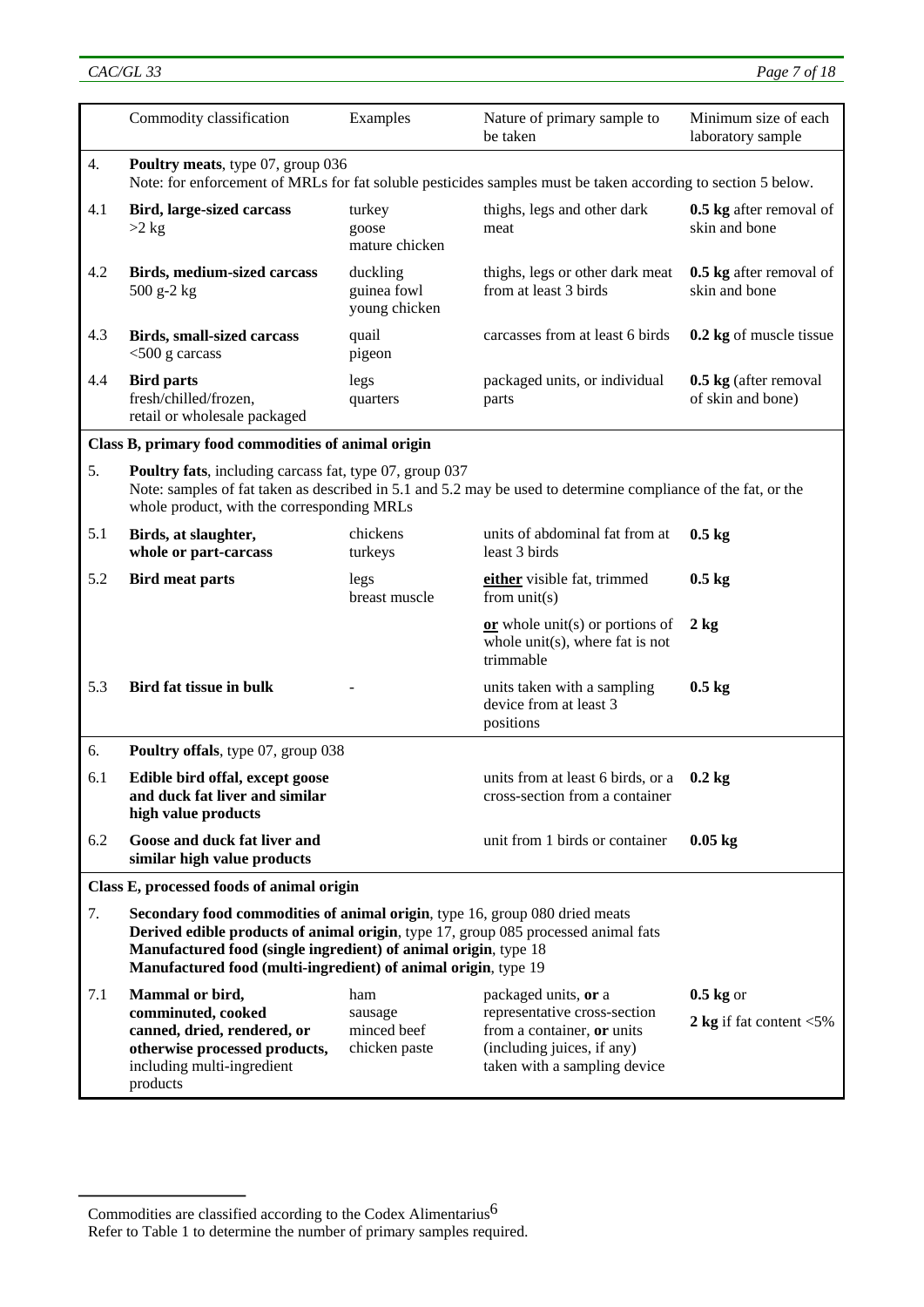|     | Commodity classification                                                                                                                                                                                                                                                                                                                                                                                                                                                                                                       | Examples                                                 | Nature of primary samples<br>to be taken                              | Minimum size of each<br>laboratory sample          |  |
|-----|--------------------------------------------------------------------------------------------------------------------------------------------------------------------------------------------------------------------------------------------------------------------------------------------------------------------------------------------------------------------------------------------------------------------------------------------------------------------------------------------------------------------------------|----------------------------------------------------------|-----------------------------------------------------------------------|----------------------------------------------------|--|
|     | Class A, primary food commodities of plant origin                                                                                                                                                                                                                                                                                                                                                                                                                                                                              |                                                          |                                                                       |                                                    |  |
| 1.  | All fresh fruits, type 1, groups 001-008<br>All fresh vegetables, type 2, groups 009-019, except group 015 (dry pulses)                                                                                                                                                                                                                                                                                                                                                                                                        |                                                          |                                                                       |                                                    |  |
| 1.1 | small sized fresh products<br>units generally $< 25$ g                                                                                                                                                                                                                                                                                                                                                                                                                                                                         | berries<br>peas<br>olives                                | whole units, or packages,<br>or units taken with a<br>sampling device | 1 <sub>kg</sub>                                    |  |
| 1.2 | medium sized fresh products<br>units generally 25-250 g                                                                                                                                                                                                                                                                                                                                                                                                                                                                        | apples<br>oranges                                        | whole units,                                                          | $1 \text{ kg}$<br>(at least 10 units)              |  |
| 1.3 | large sized fresh products<br>units generally $> 250$ g                                                                                                                                                                                                                                                                                                                                                                                                                                                                        | cabbages<br>cucumbers<br>grapes(bunches)                 | whole units                                                           | $2$ kg<br>(at least 5 units)                       |  |
| 2.  | Pulses, type 2, group 015<br>Cereal grains, type 3, group 020<br>Tree nuts, type 4, group 022                                                                                                                                                                                                                                                                                                                                                                                                                                  | soya beans<br>rice, wheat<br>except coconuts<br>coconuts |                                                                       | $1 \text{ kg}$<br>$1 \text{ kg}$<br>$1 \text{ kg}$ |  |
|     | Oilseeds, type 4, group 023                                                                                                                                                                                                                                                                                                                                                                                                                                                                                                    | peanuts                                                  |                                                                       | 5 units<br>500 <sub>g</sub>                        |  |
|     | Seeds for beverages and sweets,<br>type 4, group 024                                                                                                                                                                                                                                                                                                                                                                                                                                                                           | coffee beans                                             |                                                                       | 500 <sub>g</sub>                                   |  |
| 3.  | Herbs, type 5, group 027<br>(for dried herbs see: Class D,<br>type 12, in section 5 of this Table)                                                                                                                                                                                                                                                                                                                                                                                                                             | fresh parsley<br>others, fresh                           | whole units                                                           | $0.5 \text{ kg}$<br>$0.2$ kg                       |  |
|     | Spices, type 5, group 028                                                                                                                                                                                                                                                                                                                                                                                                                                                                                                      | dried                                                    | whole units or taken with a<br>sampling device                        | $0.1$ kg                                           |  |
|     | Class C, primary animal feed commodities                                                                                                                                                                                                                                                                                                                                                                                                                                                                                       |                                                          |                                                                       |                                                    |  |
| 4.  | Primary feed commodities of plant origin, type 11                                                                                                                                                                                                                                                                                                                                                                                                                                                                              |                                                          |                                                                       |                                                    |  |
| 4.1 | Legume animal feeds, and other                                                                                                                                                                                                                                                                                                                                                                                                                                                                                                 |                                                          | whole units, or units taken<br>with a sampling device                 | $1$ kg                                             |  |
|     | forages and fodders                                                                                                                                                                                                                                                                                                                                                                                                                                                                                                            |                                                          |                                                                       | (at least 10 units)                                |  |
| 4.2 | Straw, hay and other dried                                                                                                                                                                                                                                                                                                                                                                                                                                                                                                     |                                                          | units taken with a                                                    | $0.5 \text{ kg}$                                   |  |
|     | products                                                                                                                                                                                                                                                                                                                                                                                                                                                                                                                       |                                                          | sampling device                                                       | (at least 10 units)                                |  |
|     | Class D, processed foods of plant origin                                                                                                                                                                                                                                                                                                                                                                                                                                                                                       |                                                          |                                                                       |                                                    |  |
| 5.  | Secondary food commodities of plant origin, type 12, dried fruits, vegetables, herbs, milled cereal products<br>Derived products of plant origin, type 13, teas, vegetable oils, juices, by-products for animal feed and<br>miscellaneous products<br>Manufactured foods (single ingredient) of plant origin, type 14<br>Manufactured foods (multi-ingredient) of plant origin, type 15, including products with ingredients of animal<br>origin where the ingredient(s) of plant origin predominate(s), and group 078, breads |                                                          |                                                                       |                                                    |  |
| 5.1 | Products of high unit value                                                                                                                                                                                                                                                                                                                                                                                                                                                                                                    |                                                          | packages or units taken<br>with a sampling device                     | $0.1 \text{ kg}$ *                                 |  |
| 5.2 | Solid products of low bulk density                                                                                                                                                                                                                                                                                                                                                                                                                                                                                             | hops<br>tea                                              | packaged units, or units<br>taken with a sampling<br>device           | $0.2$ kg                                           |  |

# **Table 4. Plant products: description of primary samples and minimum size of laboratory samples**

Commodities are classified according to the Codex Alimentarius6

Refer to Table 1 to determine the number of primary samples required.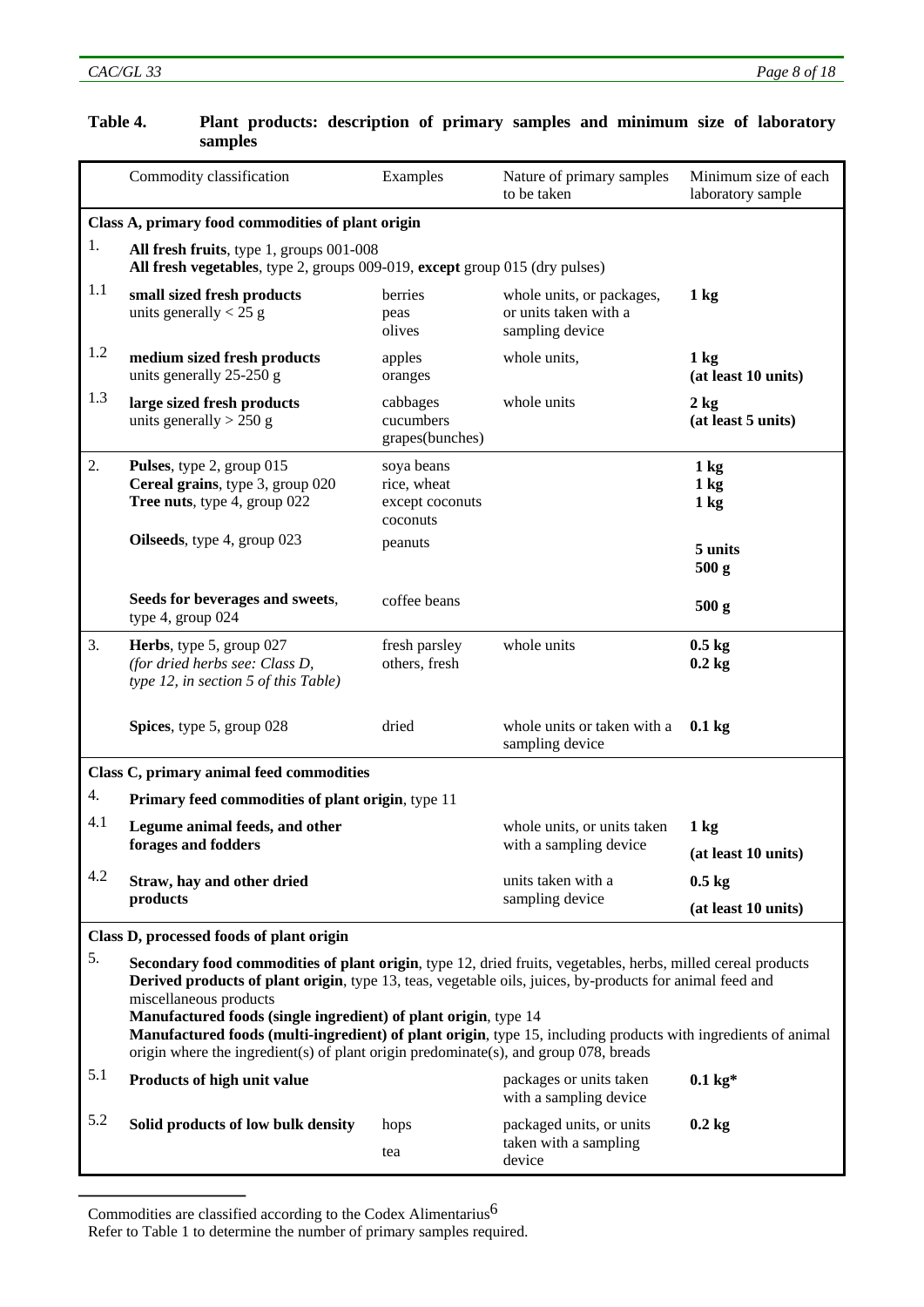|                                                                                                                                                              | Commodity classification                                                                                          | Examples     | Nature of primary samples<br>to be taken                                   | Minimum size of each<br>laboratory sample |
|--------------------------------------------------------------------------------------------------------------------------------------------------------------|-------------------------------------------------------------------------------------------------------------------|--------------|----------------------------------------------------------------------------|-------------------------------------------|
| 5.3                                                                                                                                                          | Other solid products                                                                                              | bread        | packages or other whole<br>units, or units taken with a<br>sampling device | $0.5 \text{ kg}$                          |
|                                                                                                                                                              |                                                                                                                   | flour        |                                                                            |                                           |
|                                                                                                                                                              |                                                                                                                   | apple pomace |                                                                            |                                           |
|                                                                                                                                                              |                                                                                                                   | dried fruit  |                                                                            |                                           |
| 5.4                                                                                                                                                          | <b>Liquid products</b><br>packaged units, or units<br>vegetable oils<br>taken with a sampling<br>juices<br>device |              | $0.51$ or $0.5$ kg                                                         |                                           |
|                                                                                                                                                              |                                                                                                                   |              |                                                                            |                                           |
| * A smaller laboratory sample may be taken from a product of exceptionally high value but the reason for doing so<br>should be noted in the sampling record. |                                                                                                                   |              |                                                                            |                                           |

Commodities are classified according to the Codex Alimentarius  $\rm 6$ Refer to Table 1 to determine the number of primary samples required.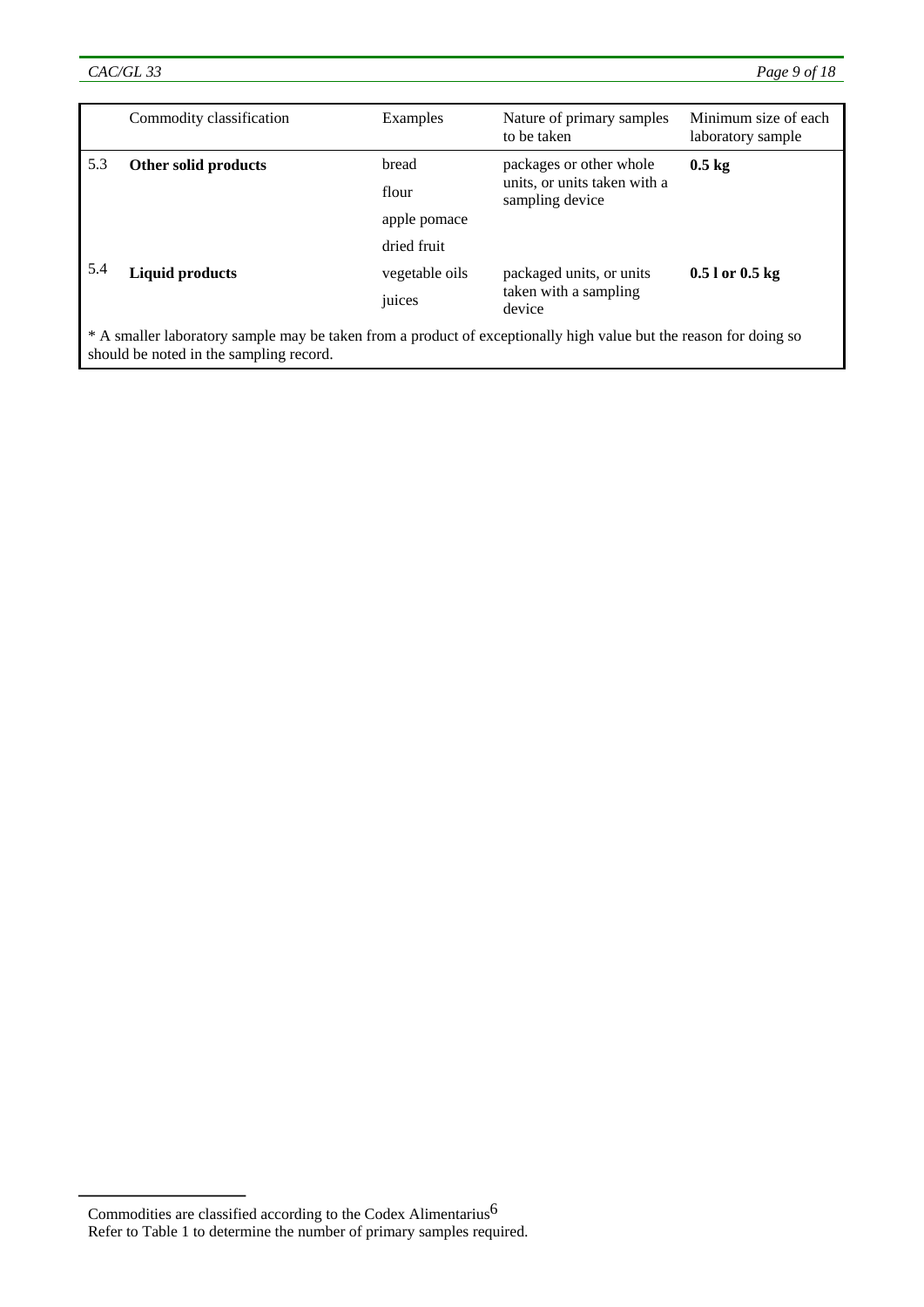| Table 5.            |                                                                                                      | laboratory samples                                                                                                                                                                                                                                                                                                                                                                                                                                                                                                                     |                                                                                                                | Egg and dairy products: description of primary samples and minimum size of           |                                                         |
|---------------------|------------------------------------------------------------------------------------------------------|----------------------------------------------------------------------------------------------------------------------------------------------------------------------------------------------------------------------------------------------------------------------------------------------------------------------------------------------------------------------------------------------------------------------------------------------------------------------------------------------------------------------------------------|----------------------------------------------------------------------------------------------------------------|--------------------------------------------------------------------------------------|---------------------------------------------------------|
|                     |                                                                                                      | Commodity classification                                                                                                                                                                                                                                                                                                                                                                                                                                                                                                               | Examples                                                                                                       | Nature of primary<br>samples to be taken                                             | Minimum size of each<br>laboratory sample               |
|                     |                                                                                                      | Class B, primary food commodities of animal origin                                                                                                                                                                                                                                                                                                                                                                                                                                                                                     |                                                                                                                |                                                                                      |                                                         |
| 1.                  |                                                                                                      | Poultry eggs, type 7, group 039                                                                                                                                                                                                                                                                                                                                                                                                                                                                                                        |                                                                                                                |                                                                                      |                                                         |
| 1.1                 |                                                                                                      | Eggs, except quail and similar                                                                                                                                                                                                                                                                                                                                                                                                                                                                                                         |                                                                                                                | whole eggs                                                                           | 12 whole chicken<br>eggs, 6 whole goose or<br>duck eggs |
| 1.2                 |                                                                                                      | Eggs, quail and similar                                                                                                                                                                                                                                                                                                                                                                                                                                                                                                                |                                                                                                                | whole eggs                                                                           | 24 whole eggs                                           |
| 2.                  |                                                                                                      | Milks, type 6, group 033                                                                                                                                                                                                                                                                                                                                                                                                                                                                                                               |                                                                                                                | whole unit(s), or unit(s)<br>taken with a sampling<br>device                         | 0.51                                                    |
|                     |                                                                                                      | Class E, processed foods of animal origin                                                                                                                                                                                                                                                                                                                                                                                                                                                                                              |                                                                                                                |                                                                                      |                                                         |
| 3.                  | powders                                                                                              | Secondary food commodities of animal origin, type 16, group 082 skimmed milks, evaporated milks and milk<br>Derived edible products of animal origin, type 17, group 086 milkfats, group 087 butters, butteroils, creams,<br>cream powders, caseins, etc.<br>Manufactured food (single ingredient) of animal origin, type 18, group 090<br>Manufactured food (multi-ingredient) of animal origin, type 19, group 092 (including products with<br>ingredients of plant origin where the ingredient(s) of animal origin predominates(s)) |                                                                                                                |                                                                                      |                                                         |
| 3.1                 | Liquid milks, milk powders,<br>evaporated milks and creams,<br>creams, dairy ice creams,<br>yoghurts |                                                                                                                                                                                                                                                                                                                                                                                                                                                                                                                                        | packaged unit(s), or                                                                                           | $0.5$ I (liquid) or                                                                  |                                                         |
|                     |                                                                                                      |                                                                                                                                                                                                                                                                                                                                                                                                                                                                                                                                        |                                                                                                                | unit(s) taken with a<br>sampling device                                              | $0.5$ kg (solid)                                        |
| <i>Notes.</i> $(i)$ |                                                                                                      | Evaporated milks and evaporated creams in bulk must be mixed thoroughly before sampling, scraping<br>adhering material from the sides and bottom of containers and stirring well. About 2-3 l should be removed<br>and again stirred well before removing the laboratory sample.                                                                                                                                                                                                                                                       |                                                                                                                |                                                                                      |                                                         |
|                     | (ii)                                                                                                 | Milk powders in bulk should be sampled aseptically, passing a dry borer tube through the powder at an<br>even rate.                                                                                                                                                                                                                                                                                                                                                                                                                    |                                                                                                                |                                                                                      |                                                         |
|                     |                                                                                                      | (iii) Creams in bulk should be mixed thoroughly with a plunger before sampling but foaming, whipping and<br>churning must be avoided.                                                                                                                                                                                                                                                                                                                                                                                                  |                                                                                                                |                                                                                      |                                                         |
| 3.2                 |                                                                                                      | <b>Butter and butteroils</b>                                                                                                                                                                                                                                                                                                                                                                                                                                                                                                           | butter, whey butter,<br>low fat spreads<br>containing butter fat,<br>anhydrous butteroil,<br>anhydrous milkfat | whole or parts of<br>packaged unit(s),<br>or unit(s) taken with a<br>sampling device | 0.2 kg or 0.2 l                                         |
| 3.3                 | cheeses                                                                                              | <b>Cheeses, including processed</b><br>units 0.3 kg or greater                                                                                                                                                                                                                                                                                                                                                                                                                                                                         |                                                                                                                | Whole unit(s) or unit(s)<br>cut with a sampling<br>device                            | $0.5 \text{ kg}$                                        |
|                     |                                                                                                      | units $< 0.3$ kg                                                                                                                                                                                                                                                                                                                                                                                                                                                                                                                       |                                                                                                                | whole unit(s), or unit(s)<br>cut with a sampling<br>device                           | $0.3$ kg                                                |
|                     |                                                                                                      | Note. Cheeses with a circular base should be sampled by making two cuts radiating from the centre. Cheeses with a<br>rectangular base should be sampled by making two cuts parallel to the sides.                                                                                                                                                                                                                                                                                                                                      |                                                                                                                |                                                                                      |                                                         |
| 3.4                 |                                                                                                      | Liquid, frozen or dried egg<br>products                                                                                                                                                                                                                                                                                                                                                                                                                                                                                                |                                                                                                                | unit(s) taken aseptically<br>with a sampling device                                  | $0.5$ kg                                                |

# **Table 5. Egg and dairy products: description of primary samples and minimum size of**

Commodities are classified according to the Codex Alimentarius  $\rm 6$ 

Refer to Table 1 to determine the number of primary samples required.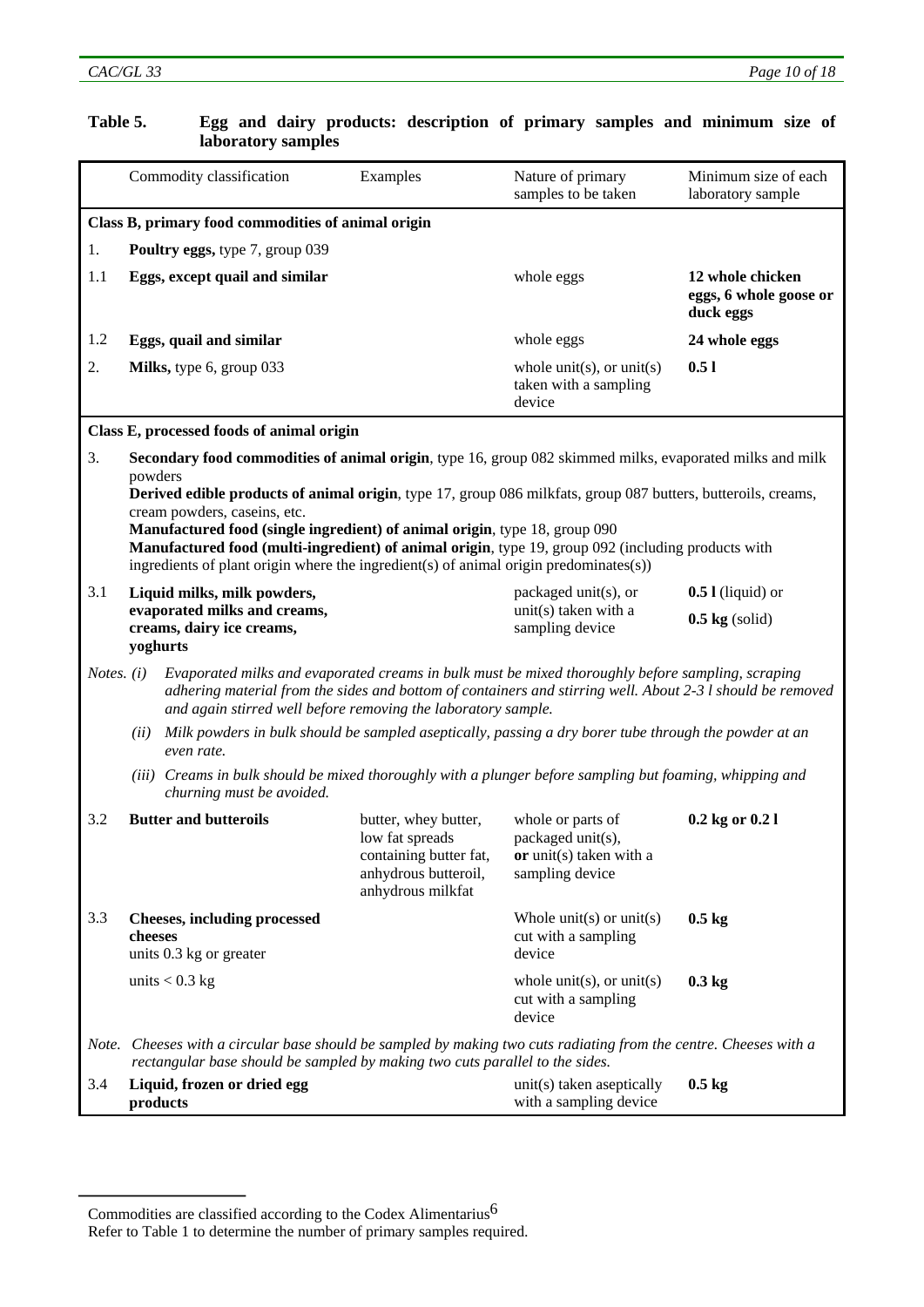# **ANNEX I. DEFINITION OF TERMS**

#### **Analytical portion**

A representative quantity of material removed from the analytical sample, of proper size for measurement of the residue concentration.

*Note. A sampling device may be used to withdraw the analytical portion.* 

#### **Analytical sample**

The material prepared for analysis from the laboratory sample, by separation of the portion of the product to be analysed<sup>5,6</sup> and then by mixing, grinding, fine chopping, etc., for the removal of analytical portions with minimal sampling error.

*Note. Preparation of the analytical sample must reflect the procedure used in setting Codex MRLs and thus the portion of the product to be analysed may include parts that are not normally consumed.* 

# **Bulk sample**

For products other than meat and poultry, the combined and well mixed aggregate of the primary samples taken from a lot. For meat and poultry, the primary sample is considered to be equivalent to the bulk sample.

- *Notes. (a) The primary samples must contribute sufficient material to enable all laboratory samples to be withdrawn from the bulk sample.* 
	- *(b) Where separate laboratory samples are prepared during collection of the primary sample(s), the bulk sample is the conceptual sum of the laboratory samples, at the time of taking the samples from the lot.*

#### **Laboratory sample**

The sample sent to, or received by, the laboratory. A representative quantity of material removed from the bulk sample.

*Notes. (a) The laboratory sample may be the whole or a part of the bulk sample.* 

- *(b) Units should not be cut or broken to produce the laboratory sample(s), except where subdivision of units is specified in Table 3.*
- *(c) Replicate laboratory samples may be prepared.*

# **Lot**

A quantity of a food material delivered at one time and known, or presumed, by the sampling officer to have uniform characteristics such as origin, producer, variety, packer, type of packing, markings, consignor, etc. A suspect lot is one which, for any reason, is suspected to contain an excessive residue. A non-suspect lot is one for which there is no reason to suspect that it may contain an excessive residue.

- *Notes. (a) Where a consignment is comprised of lots which can be identified as originating from different growers, etc., each lot should be considered separately.* 
	- *(b) A consignment may consist of one or more lots.*
	- *(c) Where the size or boundary of each lot in a large consignment is not readily established, each one of a series of wagons, lorries, ship's bays, etc., may be considered to be a separate lot.*
	- *(d) A lot may be mixed by grading or manufacturing processes, for example.*

#### **Primary sample**

One or more units taken from one position in a lot.

- *Notes. (a) The position from which a primary sample is taken in the lot should preferably be chosen randomly but, where this is physically impractical, it should be from a random position in the accessible parts of the lot.* 
	- *(b) The number of units required for a primary sample should be determined by the minimum size and number of laboratory samples required.*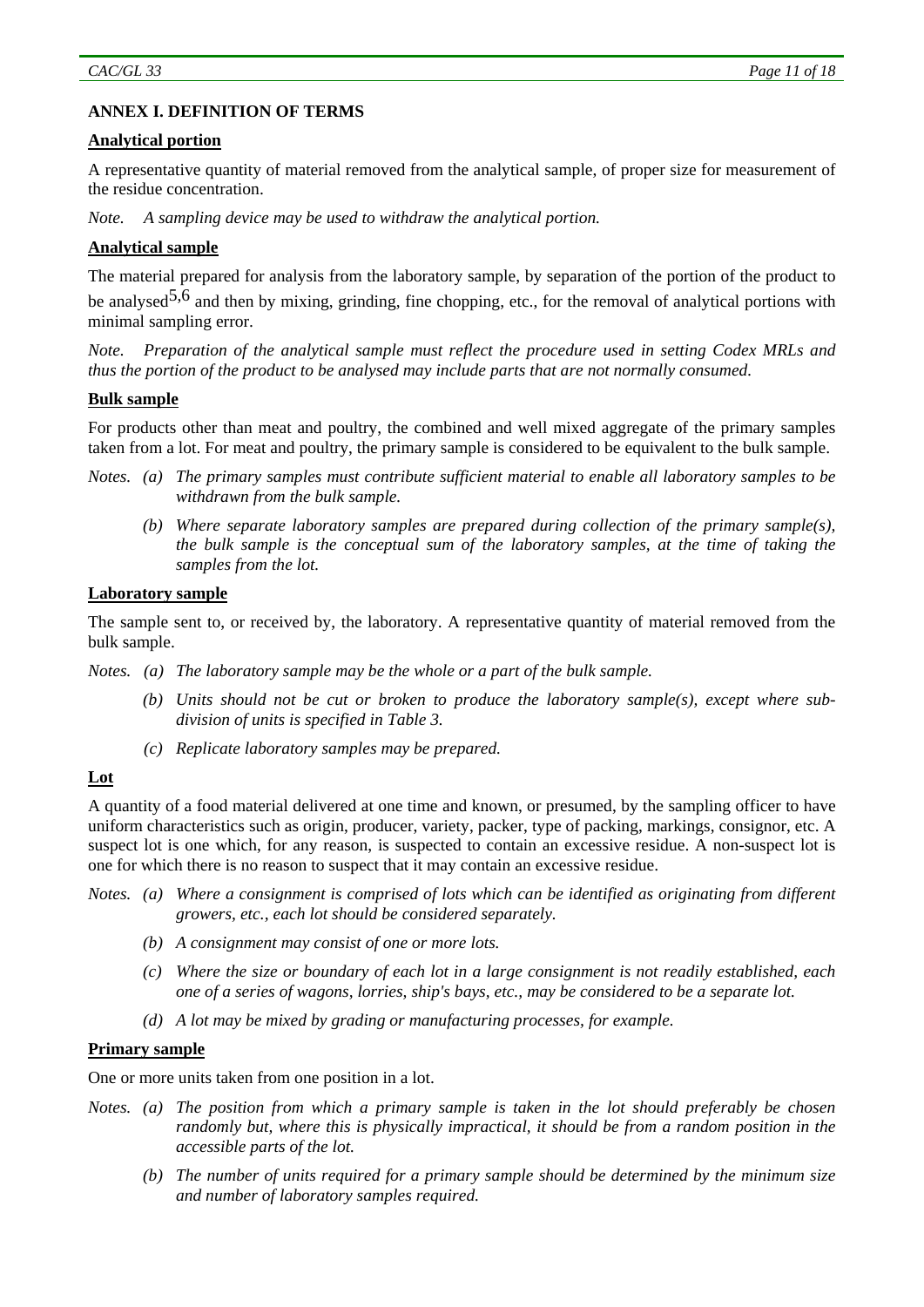- *(c) For plant, egg and dairy products, where more than one primary sample is taken from a lot, each should contribute an approximately similar proportion to the bulk sample.*
- *(d) Units may be allocated randomly to replicate laboratory samples at the time of collecting the primary sample(s), in cases where the units are of medium or large size and mixing the bulk sample would not make the laboratory sample(s) more representative, or where the units (e.g. eggs, soft fruit) could be damaged by mixing.*
- *(e) Where primary samples are taken at intervals during loading or unloading of a lot, the sampling "position" is a point in time.*
- *(f) Units should not be cut or broken to produce the primary sample(s), except where sub-division of units is specified in Table 3.*

#### **Sample**

One or more units selected from a population of units, or a portion of material selected from a larger quantity of material. For the purposes of these recommendations, a representative sample is intended to be representative of the lot, the bulk sample, the animal, etc., in respect of its pesticide residue content and not necessarily in respect of other attributes.

#### **Sampling**

The procedure used to draw and constitute a sample.

#### **Sampling device**

(i) A tool such as a scoop, dipper, borer, knife or spear, used to remove a unit from bulk material, from packages (such as drums, large cheeses) or from units of meat or poultry which are too large to be taken as primary samples. (ii) A tool such as a riffle box, used to prepare a laboratory sample from a bulk sample, or to prepare an analytical portion from an analytical sample.

*Notes.* (a) *Specific sampling devices are described by ISO*<sup>1,2,3</sup> and IDF<sup>4</sup> standards.

 *(b) For materials such as loose straw or leaves, the hand of the sampling officer may be considered to be a sampling device.* 

#### **Sampling officer**

A person trained in sampling procedures and, where required, authorised by the appropriate authorities to take samples.

*Note. The sampling officer is responsible for all procedures leading to and including preparation, packing and shipping of the laboratory sample(s). The officer must understand that consistent adherence to the specified sampling procedures is necessary, must provide complete documentation for samples, and should collaborate closely with the laboratory.* 

#### **Sample size**

The number of units, or quantity of material, constituting the sample.

# **Unit**

The smallest discrete portion in a lot, which should be withdrawn to form the whole or part of a primary sample.

- *Note. Units should be identified as follows.* 
	- *(a) Fresh fruit and vegetables. Each whole fruit, vegetable or natural bunch of them (e.g. grapes) should form a unit, except where these are small. Units of packaged small products may be identified as in (d), below. Where a sampling device may be used without damaging the material, units may be created by this means. Individual eggs, fresh fruit or vegetables must not be cut or broken to produce units.*
	- *(b) Large animals or parts or organs of them. A portion, or the whole, of a specified part or organ should form a unit. Parts or organs may be cut to form units.*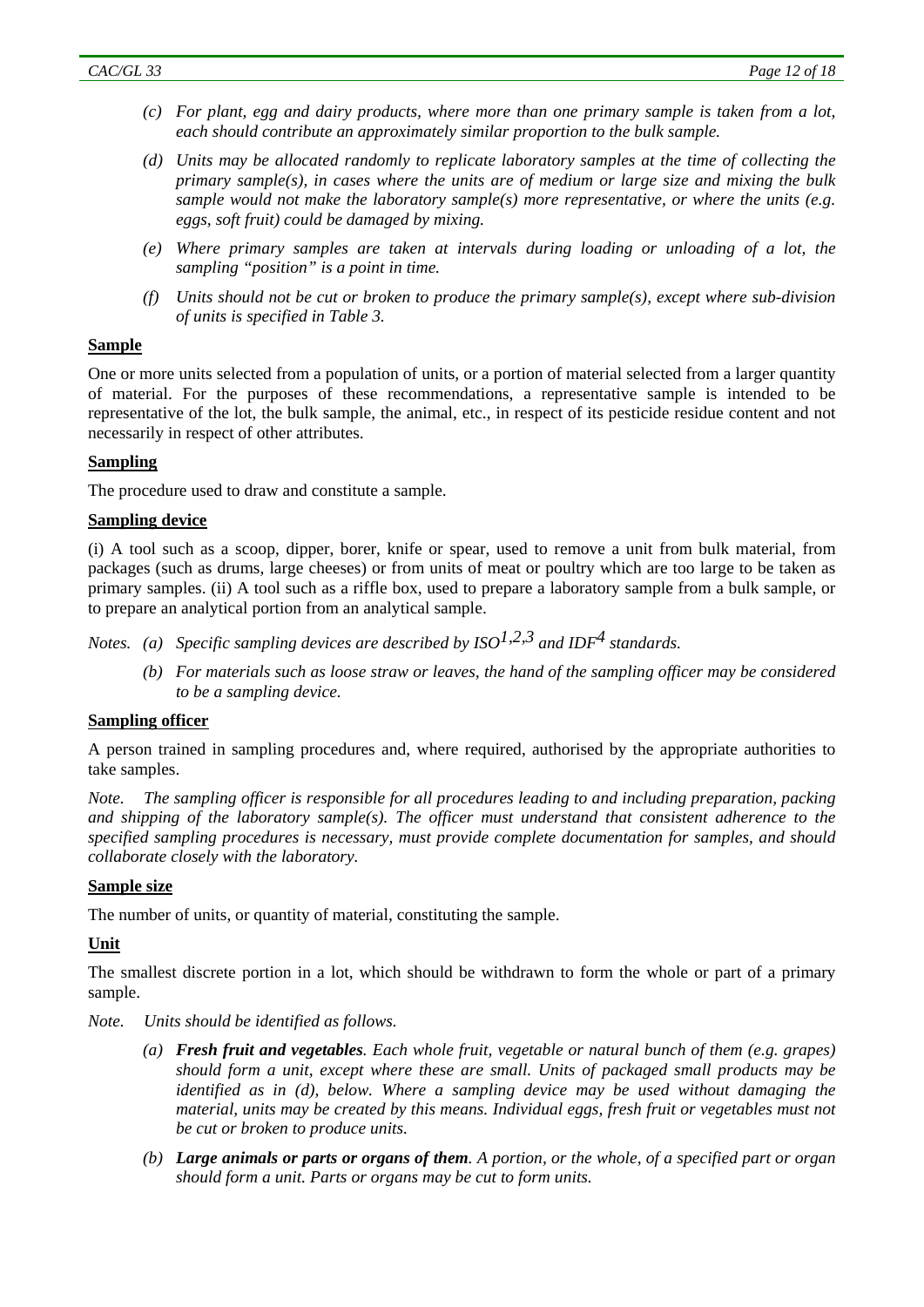- *(c) Small animals or parts or organs of them. Each whole animal or complete animal part or organ present may form a unit. Where packaged, units may be identified as in (d), below. Where a sampling device may be used without affecting residues, units may be created by this means.*
- *(d) Packaged materials. The smallest discrete packages should be taken as units. Where the smallest packages are very large, they should be sampled as bulk, as in (e), below. Where the smallest packages are very small, a pack of packages may form the unit.*
- *(e) Bulk materials and large packages (such as drums, cheeses, etc.) which are individually too large to be taken as primary samples. The units are created with a sampling device.*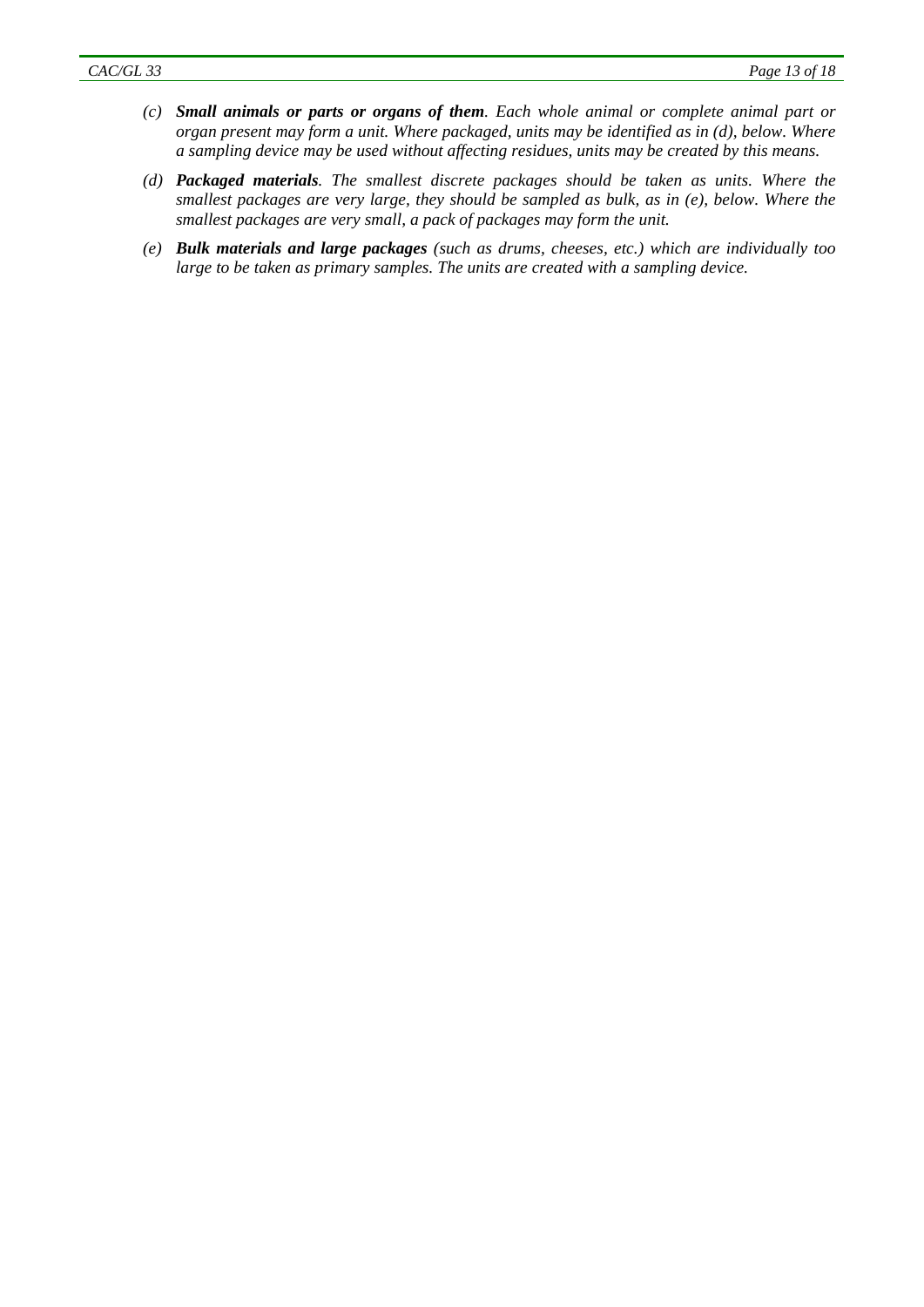#### **ANNEX II.A SCHEMATIC REPRESENTATION OF SAMPLING: MEAT AND POULTRY**

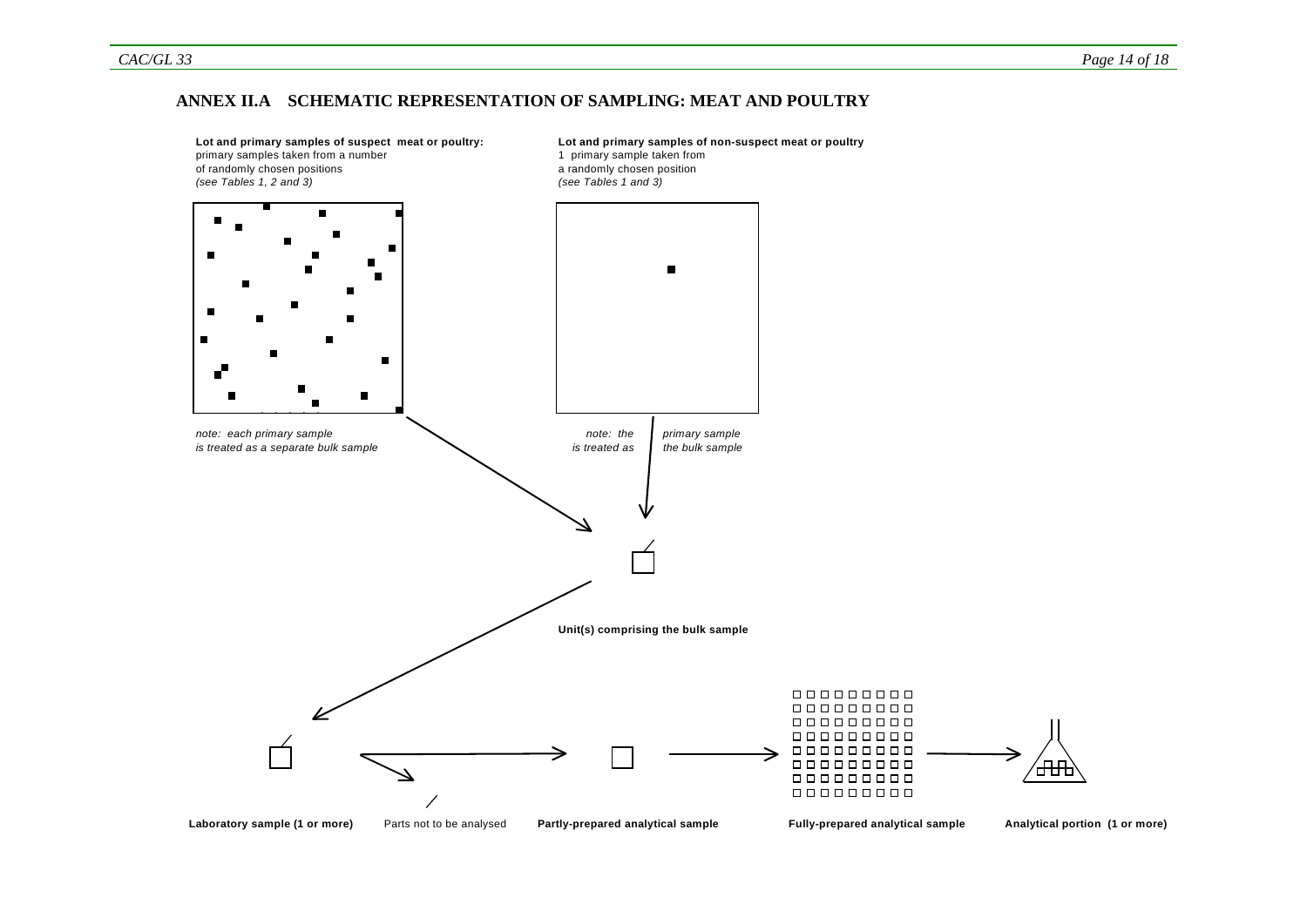#### **ANNEX II.B SCHEMATIC REPRESENTATION OF SAMPLING: PRODUCTS OTHER THAN MEAT AND POULTRY**

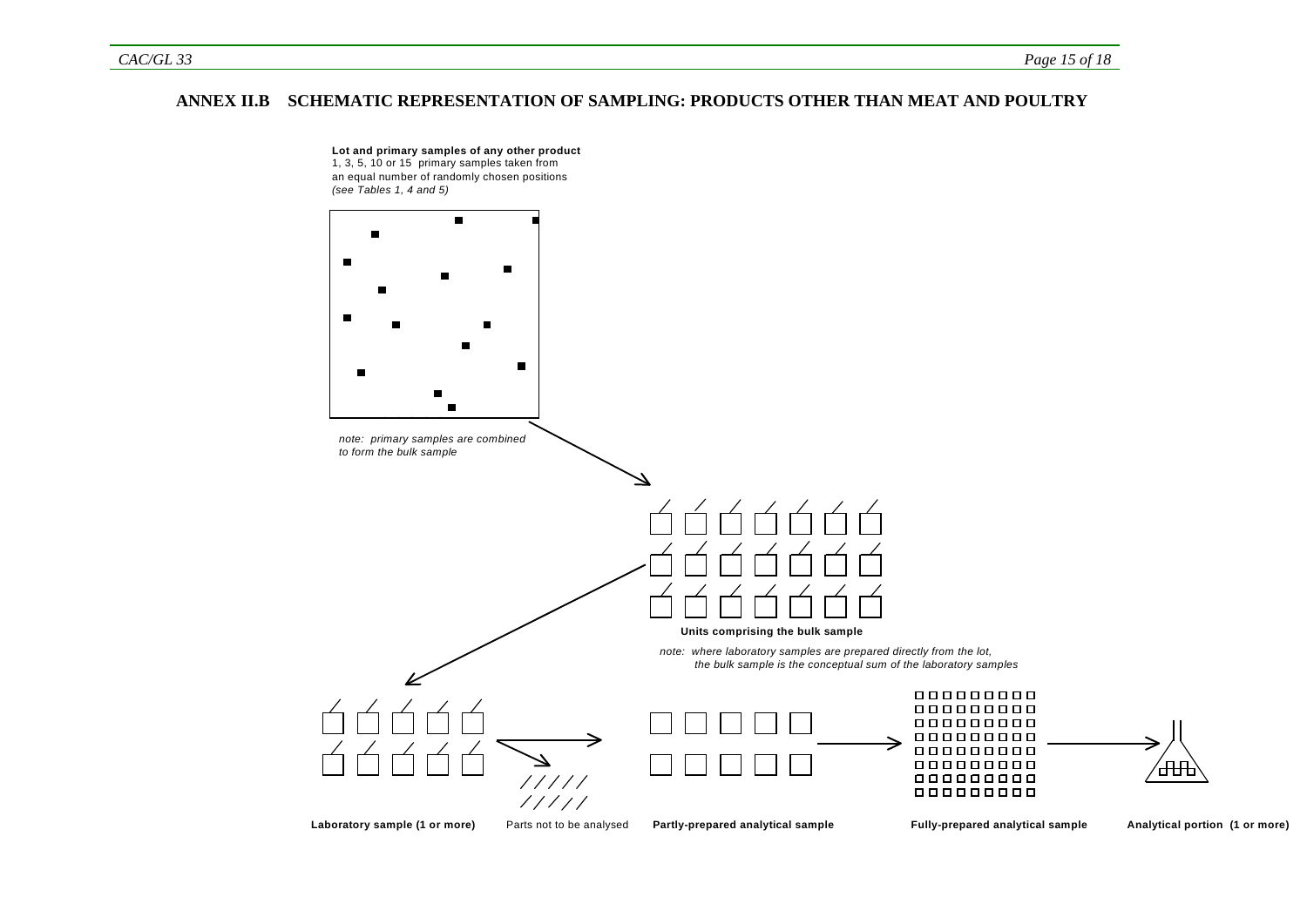#### **ANNEX III. EXAMPLES**

- Notes. (i) These examples are provided only as illustrations, they do not form part of the recommendations.
	- (ii) Decisions as to whether or not an MRL is exceeded should be based on the analytical data available but decisions on the consequent action are a matter for the authorities involved.

#### **Example A.**

The assumed facts:

- 1. A 500 t consignment of imported frozen animal carcasses, 300 t labelled as producer A and 200 t labelled as producer B, is to be checked for residues.
- 2. The carcasses are from an exporter whose products have recently been associated with excessive residues of permethrin (fat-soluble) and diflubenzuron (non-fat-soluble).
- 3. Carcasses in lot A have trimmable fat, whereas those in lot B do not.
- 4. The sampling plan is to provide a 95% probability of detection if 10% of the carcasses contain excessive residues.
- 5. There is no legal requirement to prepare replicate laboratory samples.
- 6. Sampling records are in hard copy form.
- 7. Rendering of fat tissue for extraction of lipid is acceptable under national law.

Consequent actions and decisions:

- 1. The consignment is sampled as 2 separate, suspect lots, A and B.
- 2. Table 2 shows that 29 laboratory samples should be taken and therefore, as far as practicable, 29 carcasses are selected at random from each lot.
- 3. From each selected carcass in lot A, a minimum of 0.5 kg of adhering fat tissue is taken as a (primary) laboratory sample and a minimum of 0.5 kg of meat (meat does not include bone) is taken as a separate (primary) laboratory sample.
- 4. The carcasses in lot B have no trimmable fat and 29 samples of 2 kg meat are taken.
- 5. As each laboratory sample is taken, it is placed in a new polythene bag, securely labelled and sealed, and the sample record completed. The samples are sent to the laboratory, ensuring that they do not thaw. Copies of the sample records are given to the owner/custodian of the consignment. Copies are sent with the samples and also retained by the sampling officer.
- 6. Fat tissue laboratory samples from lot A are rendered, the lipid collected and aliquots (analytical portions) analyzed for permethrin residues. The results are expressed on a whole fat tissue basis.
- 7. Bones, if any, are removed from the meat laboratory samples, which are minced before the determination of diflubenzuron residues in analytical portions. The results are expressed on the basis of whole meat without bone.
- 8. If meat samples from both lots contain diflubenzuron  $\leq 0.05$  mg/kg and all samples from lot A contain <1 mg/kg permethrin, lot B is acceptable and lot A is acceptable with respect to diflubenzuron residues.
- 9. If 3 of the 29 fat samples of lot A contain permethrin >1 mg/kg, replicate analytical portions of fat from these 3 laboratory samples are analyzed. Taking into account the analytical uncertainty, if the results confirm that the MRL is exceeded, the 3 carcasses do not comply with the MRL, whereas the other 26 do comply with the MRL.
- 10. If the entire lot is not to be rejected on this basis, laboratory samples of fat tissue from the remaining carcasses in lot A may be taken for analysis, in order to separate the acceptable carcasses from those that are unacceptable.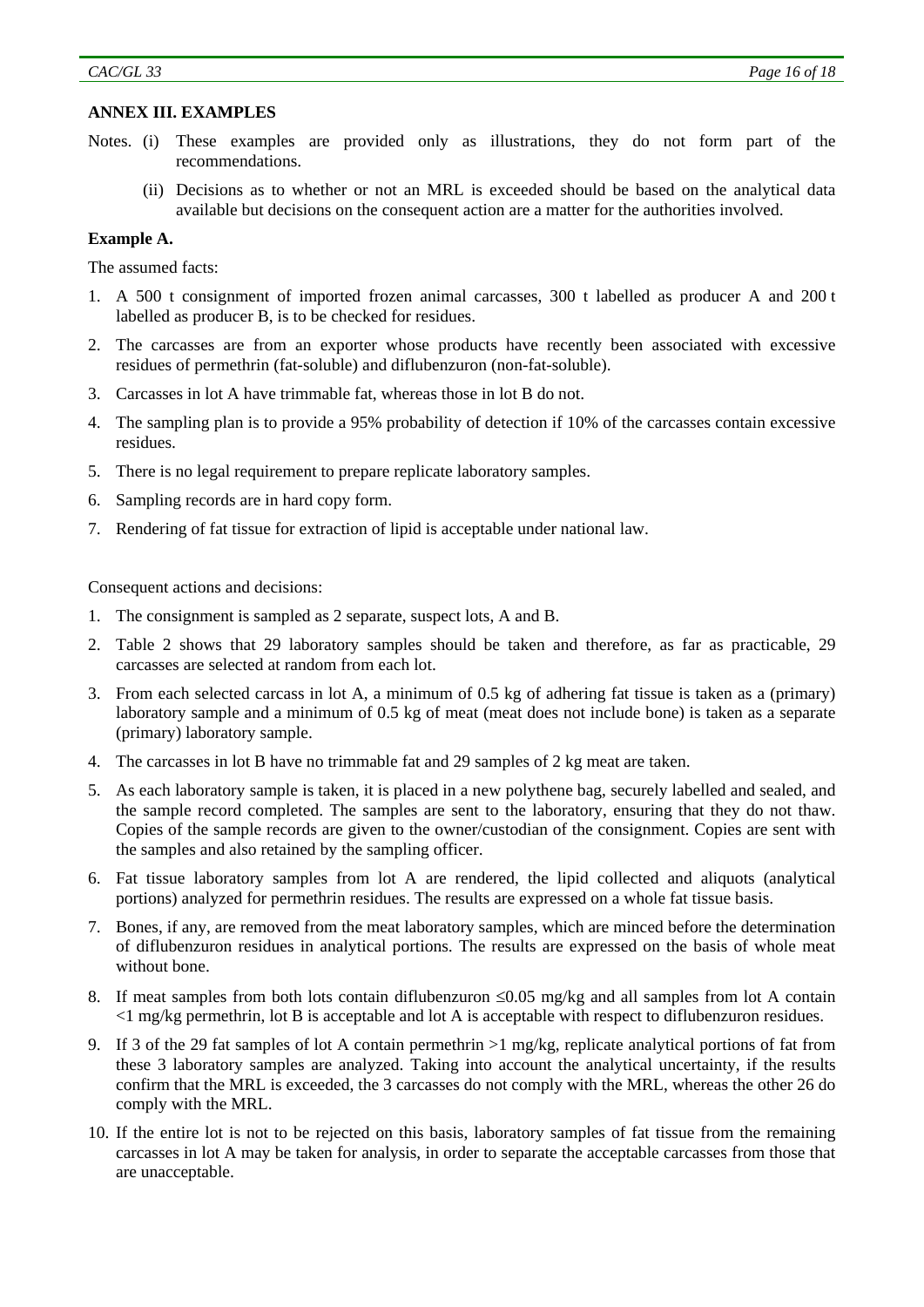# **Example B.**

The assumed facts:

- 1. A consignment of 60 t of apples in 12 kg cartons (each containing approximately 100 apples) is to be checked for residues.
- 2. All cartons have the same grower code and date marks.
- 3. Triplicate laboratory samples are required by national law.
- 4. The sampling officer is unsure of the degree of mixing that has occurred during packing and grading.
- 5. Sampling records are in hard copy form.
- 6. A replicate laboratory sample is held by the monitoring laboratory, until required for analysis by the referee laboratory.

Consequent actions and decisions:

- 1. The consignment is sampled as a single lot.
- 2. As far as practicable, 10 cartons are selected at random and 3 new polythene bags provided for the laboratory samples.
- 3. From each carton, apples are taken and placed in each of the bags (1-2 in each), ensuring that in each bag there is a minimum of 10 apples, weighing a total of  $\geq 1$  kg. The bags are then securely labelled and sealed, and the sample records completed and attached.
- 4. Two of the laboratory samples are sent to the monitoring laboratory and the third laboratory sample is given to the owner/custodian of the lot.
- 5. At the monitoring laboratory, the first laboratory sample is prepared and processed and an analytical portion analyzed. The second laboratory sample is retained without further processing.
- 6. If the results show the confirmed presence of iprodione in excess of the MRL of 10 mg/kg, one or more replicate analytical portion are analyzed.
- 7. If the results indicate that the MRL is exceeded, the authorities notify the owner/custodian of the consignment (who may arrange independent analysis of the laboratory sample provided) and send the remaining sealed laboratory sample to a reference laboratory.
- 8. Taking into account the analytical uncertainty at both laboratories, if the results from the reference laboratory indicate residues of iprodione  $\geq 10$  mg/kg, the MRL is considered to be exceeded.